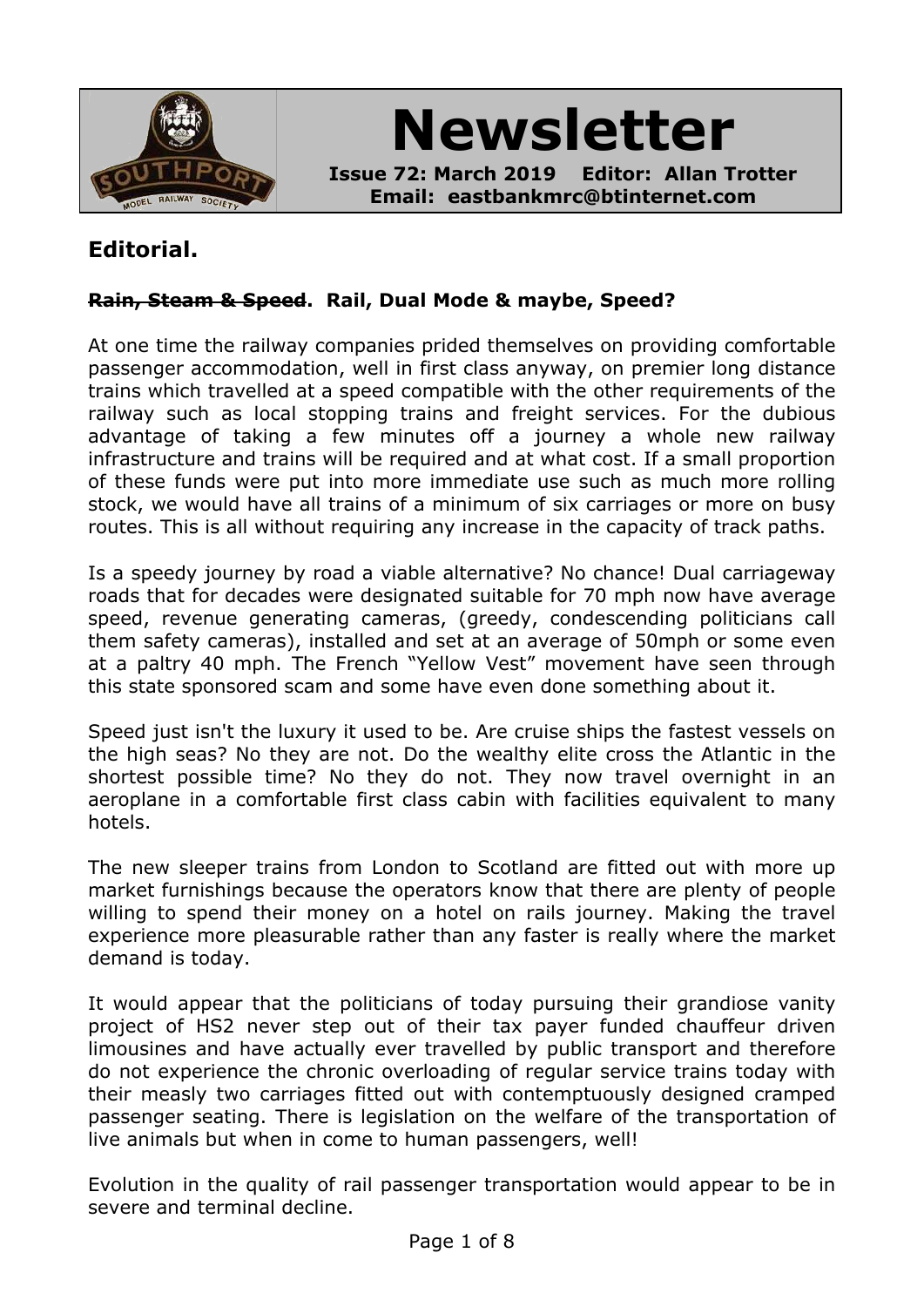# **Events Diary.**

**Tue 5th Mar** Society visit to Peter Clare's residence.

5 Norwood Avenue Litherland Liverpool L21 9HT Tele: 0151 928 2864

Time 18:00 – 19:00. Peter is happy if people would like to turn up earlier and see his layouts. I suggest you call if you are going earlier.

His talk which will begin about 19:30 is on making logos and transfers for locomotives and rolling stock.

Peter will have the bedroom layout working and he hopes to get the garage layout working as well. If you haven't seen Peter's layouts before then you are in for a treat.

Parking can be difficult in his street so if you can, try to organise a car share.

Coffee and biscuits will be available. **Richard Jones.**

**Tue 9th Apr** The PEP family and forty years of the Merseyrail Class 507 and 508 units. Fred Kerr. SMRS Clubrooms. 19:30.

*Don't know what the PEP family is? Well come along to the talk and find out.*

# **Chairman's Report.**

No report received.

## **Secretary's Report.**

Nothing to report this month other than we have now docked at Southampton at around 07:00 on the 28 of February.

## **Treasurer's Report.**

No report received.

## **External Events.**

#### **TV Alert.**

James May's Big Trouble in Model Britain. Wednesday 6th March 2019, BBC4, (Freeview 9) 21:00-22:00. Part 1 of 2. A year inside Hornby Hobbies, an iconic British toy maker on the brink of collapse.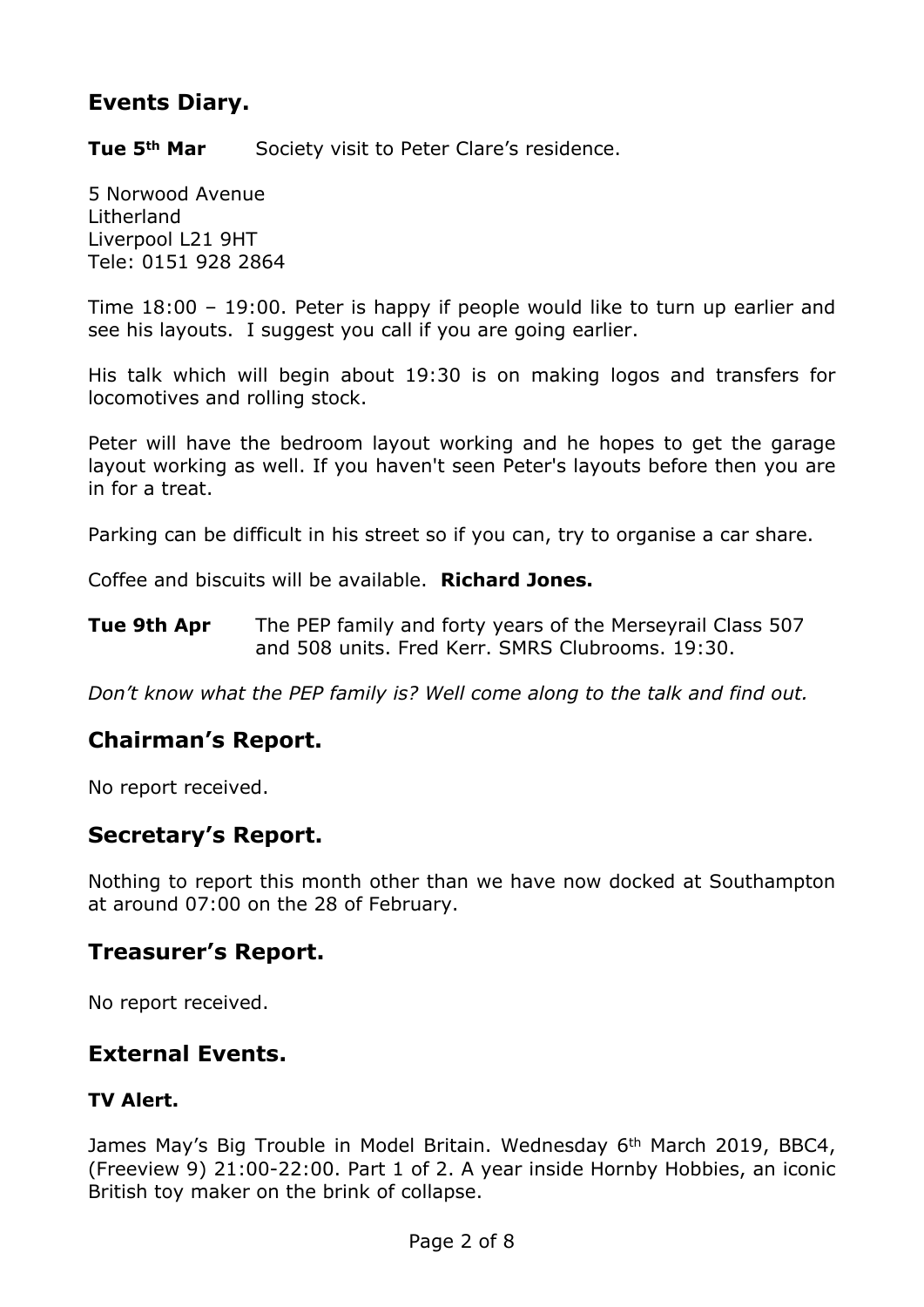# **Contributions by Members.**

#### **How to model loads for model railway wagons**



Coal might have been the lifeblood of the railway's freight services, but it wasn't the only commodity carried. Until 1962, the railways were designated 'Common Carriers' which meant they weren't allowed to turn down any load offered, no matter how awkward, at a nationally agreed rate.

Everything from food to building materials to racing pigeons was moved by rail. Much of this was stacked in box vans and so from a modellers' point of view, invisible. However, there were still plenty of open wagons and they needed to be kept full if they were to make money for the company.

Picking suitable loads for a model railway isn't as easy as you might think. All those lovely colourful private owner wagons would normally be full of coal, so putting anything else in them can require a little 'modellers' licence'. In other words, we've stretched the truth a bit to make our layout a bit more interesting but a little lateral thinking can provide suitable ideas.

Open wagons with loads give any model railway a sense of purpose. We're not just running trains around, we're operating a real service. Just like the real thing.

#### **Modelling pipes**

| For OO gauge models, drinking straws<br>are perfect for the job. Start by cutting<br>them to length. Then cut a thin slice,<br>around 3mm long for the collar at one<br>end. Slide this over the end of the straw,<br>fixing with superglue.                                                                                                                                                                                                                                                |  |
|---------------------------------------------------------------------------------------------------------------------------------------------------------------------------------------------------------------------------------------------------------------------------------------------------------------------------------------------------------------------------------------------------------------------------------------------------------------------------------------------|--|
| The pipes are glued with all-purpose<br>adhesive to a piece of card cut to fit the<br>inside of your wagon. If the gaps in the<br>collars are placed at the bottom, no one<br>will ever know they are there. Spray the<br>load with red oxide coloured car primer.<br>Hold the can several centimetres further<br>away from the model than the<br>instructions tell you. This way the paint<br>is slightly dry when it hits the pipes<br>giving a slightly rough look to replicate<br>clay. |  |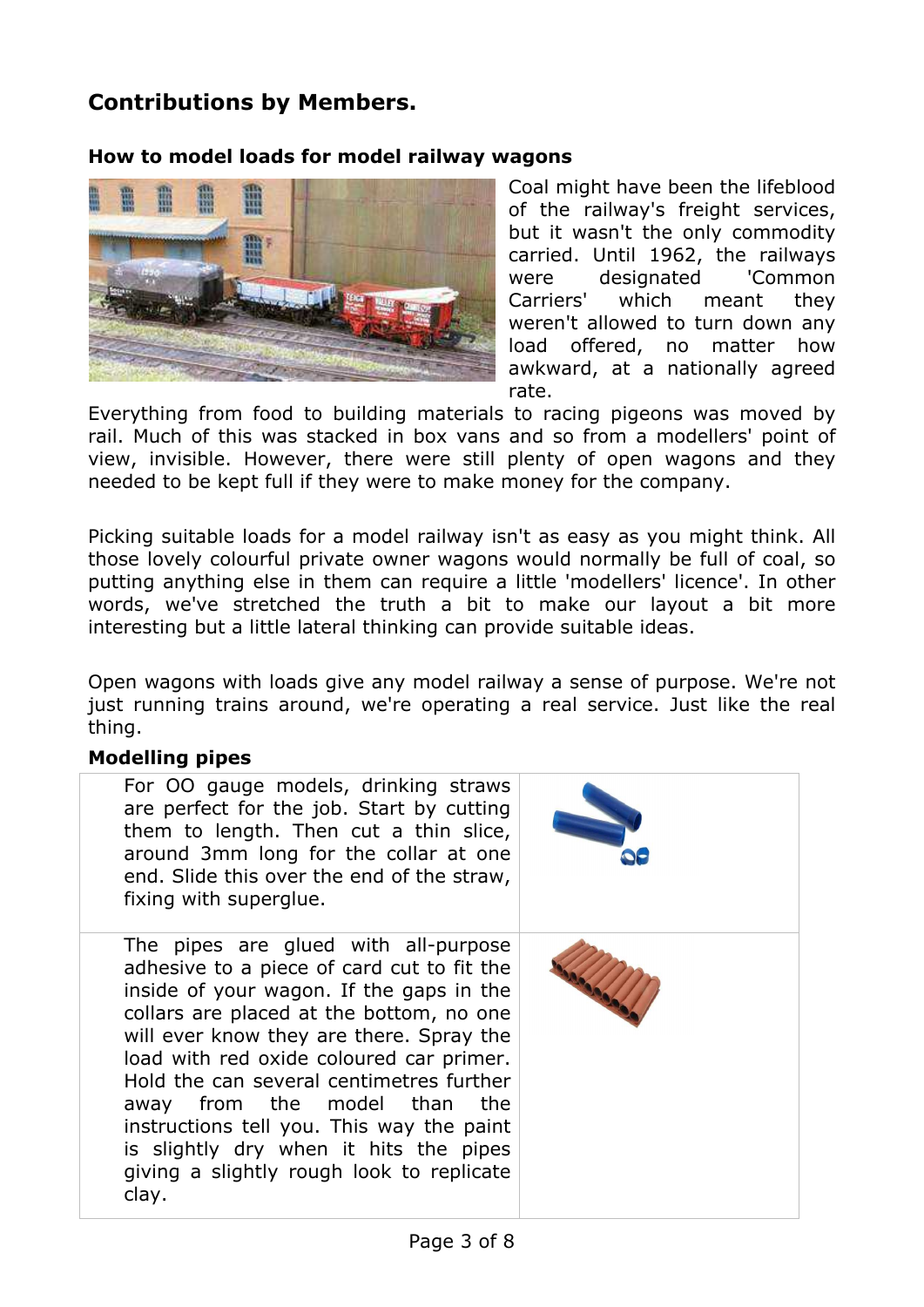To protect the pipes in transit, straw would be packed around them. We've used beige electrostatic grass pushed into place but any fibrous material will work fine such as wool cut into short lengths.



## **Modelling a plank load**

Planks start life as wooden coffee stirrers. Cut to around 5cm long and then sand the ends square. Then, using a sharp knife and steel rule, split in half along their length to give planks 2-3mm wide, just over a scale 6 inches.

Build up around 3 layers of planks using PVA glue to hold them together. We find it easiest to work with the pieces in the wagon but remove the load before the glue is fully dry to make sure it's not fixed permanently.

It's important that the ends of the planks don't stick out any further than the buffer faces. If this happens, on the real railway, a low empty wagon would be coupled up to stop the load hitting the next vehicle in the train. You could do this, but it makes marshalling the wagons trickier.





## **Modelling a tarpaulin-covered load**.

To keep the British weather at bay, most open wagons travelled with a tarpaulin cover. Sadly, the only way to replicate this is to stick the sheet in place. As you can't tell what is in there, running the same wagon both to and from a destination doesn't look wrong – there could be something different under there for the return trip. OO scale tarpaulins are 86mm by 60mm. We're using a pre-

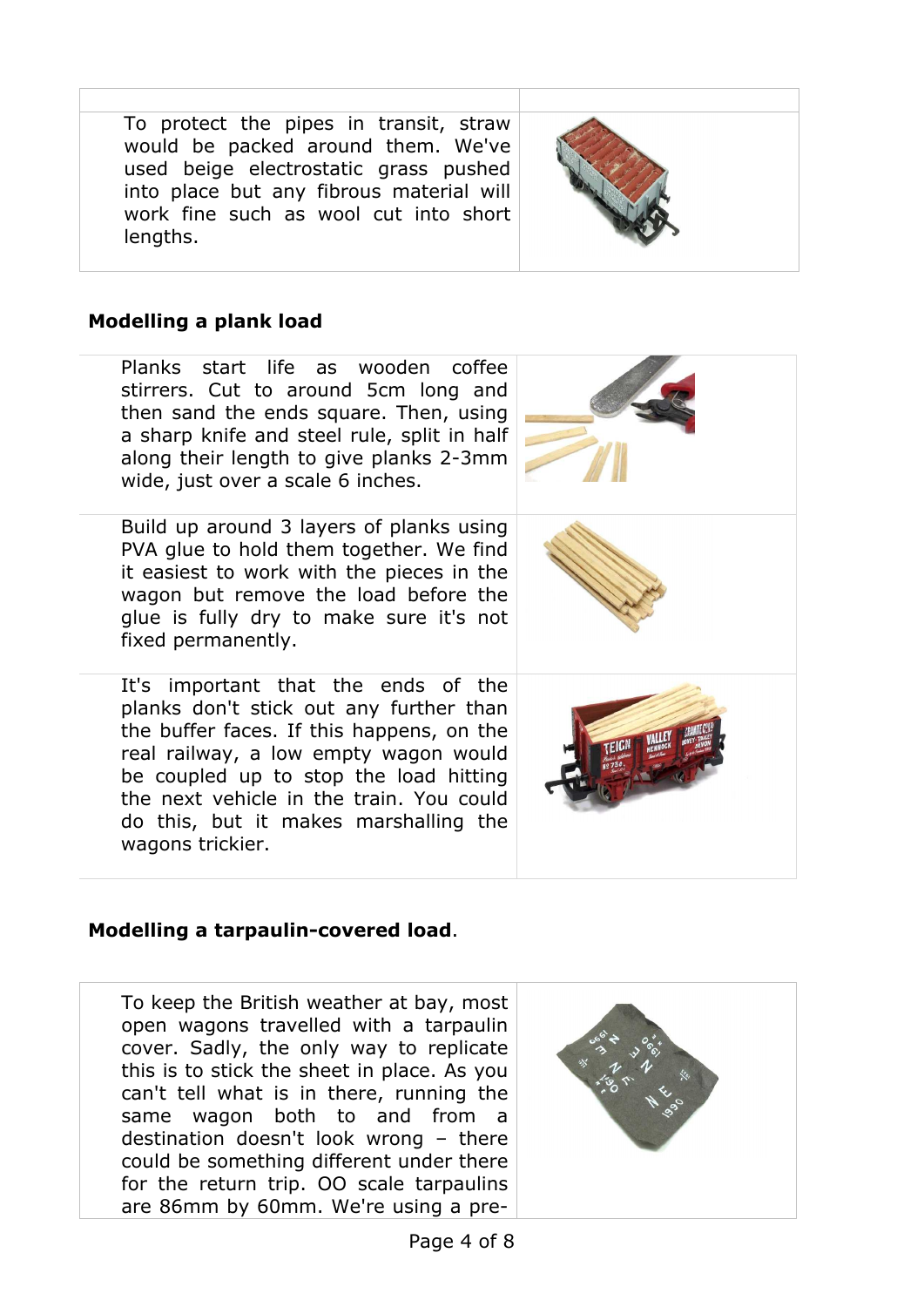| printed Smiths sheet from Wizard<br>models, but plain grey paper works just<br>as well or you can download versions to<br>print yourself from some suppliers                                                                                                                         |  |
|--------------------------------------------------------------------------------------------------------------------------------------------------------------------------------------------------------------------------------------------------------------------------------------|--|
| To give the load a little shape, some<br>foam is glued in the wagon. This isn't<br>essential as some loads were lower than<br>the sides, leaving the tarpaulin to dip in<br>the middle, but supporting the paper<br>isn't a bad idea or it's easy to poke your<br>finger through it! |  |
| Arrange the sheet so it's centred on the<br>wagon and glue to the sides with all-<br>purpose adhesive or thick superglue.<br>Leave to dry before the next step.                                                                                                                      |  |
| The ends are folded around much like<br>wrapping a parcel and glued in place. On<br>the real wagon, ropes would be used to<br>tie everything down and you can use<br>black thread to represent these if you<br>like, although on a layout you don't<br>really miss them.             |  |

**How to model wagon loads for mining areas**



In steam days, goods trains were the lifeblood of the railway system. Miles of wagons rolled around the country hauled by locomotives such as the Q6 by Hornby. On a model, we can do the same, but our wagons really need to be full. After all, transporting empties around represents lost money and companies didn't do this if they could help it!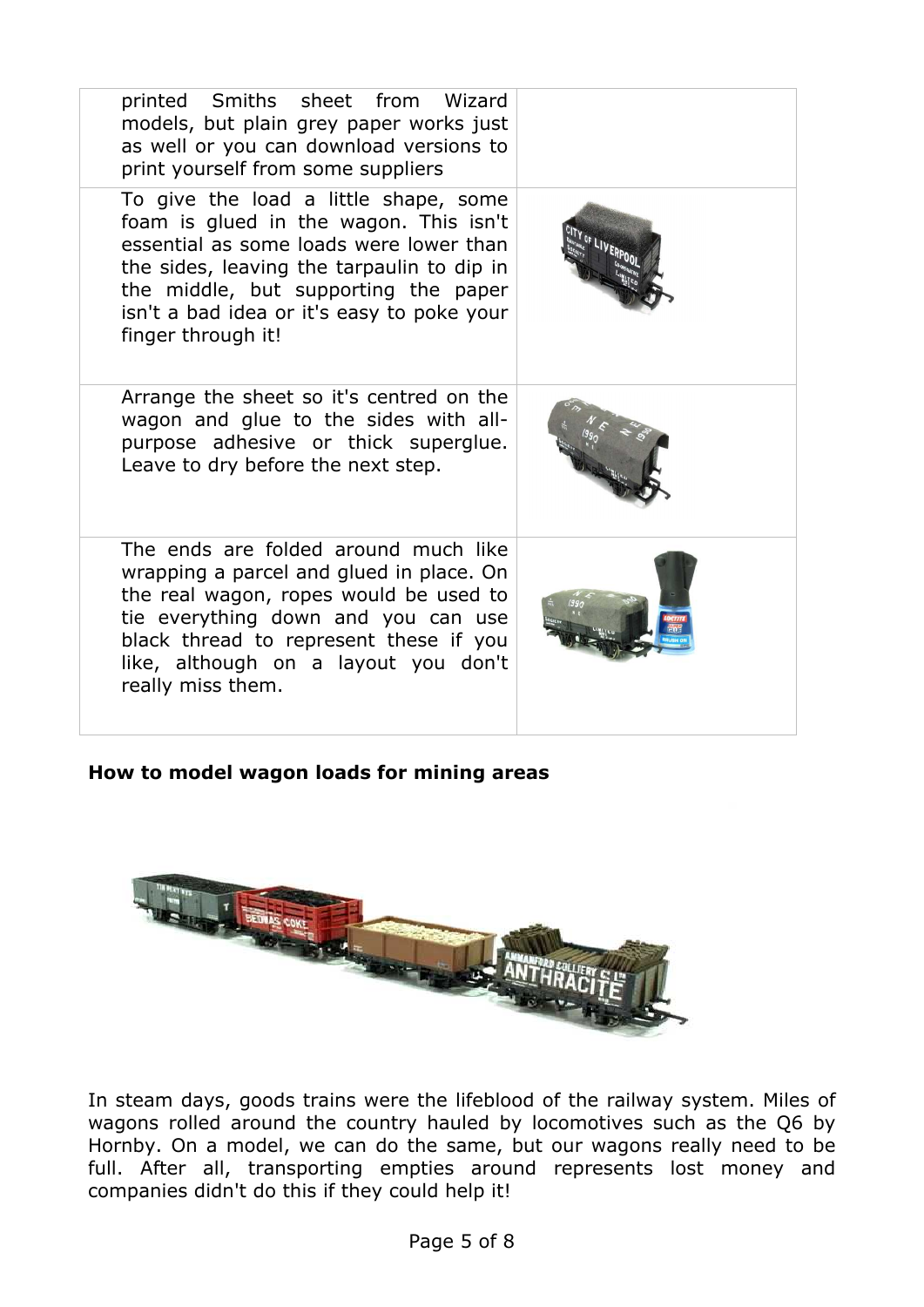Moulded plastic loads are available but these normally look exactly what they are, plastic. It's not difficult to do a much better DIY job, and often an awful lot cheaper too.

You don't have to glue anything into the wagons, so they won't be damaged. In fact, removable loads are the best idea as they allow you to run full trains to the destination, empty them, and have an excuse to run the train back in the other direction.

To start with we are looking at suitable loads for mining areas. Coal is an obvious choice, but coke, stone, ballast and ore all kept the railway in employment. Modelling each is basically the same, just use a different material.

Be aware though that coal weighs more than coke but less than stone or ore. All wagons have a maximum 'tare' (the weight they are permitted to carry) and should not be overloaded. Therefore you see a greater volume of coke than stone in a wagon, but this would still represent the same weight.

To complete the mining theme for steam era layouts, wooden pit-props were vital to the industry and millions were shipped from wood-yard to coal pit. This is another cheap modelling project, a pounds worth of cocktail sticks will load at least two wagons. Mind you, doing this is time consuming, but ultimately satisfying.

Filling up your wagons adds a real sense of purpose to a model railway. A few evenings work can transform a model and provide a reason that the trains are running, yet you only need knife to cut some cardboard and a bit of glue and coal.

## **Materials used:**

R6599 – 21 Ton TIRPENTWYS wagon – Geoscenics coal loads kit R6444 – Bedwas coke wagon – Crushed coal R6473 – Mineral wagon\* – Geoscenics stone R6117 – Ammanford coke wagon\* – Coop cocktail sticks \*Wagon is part of a 3-pack.

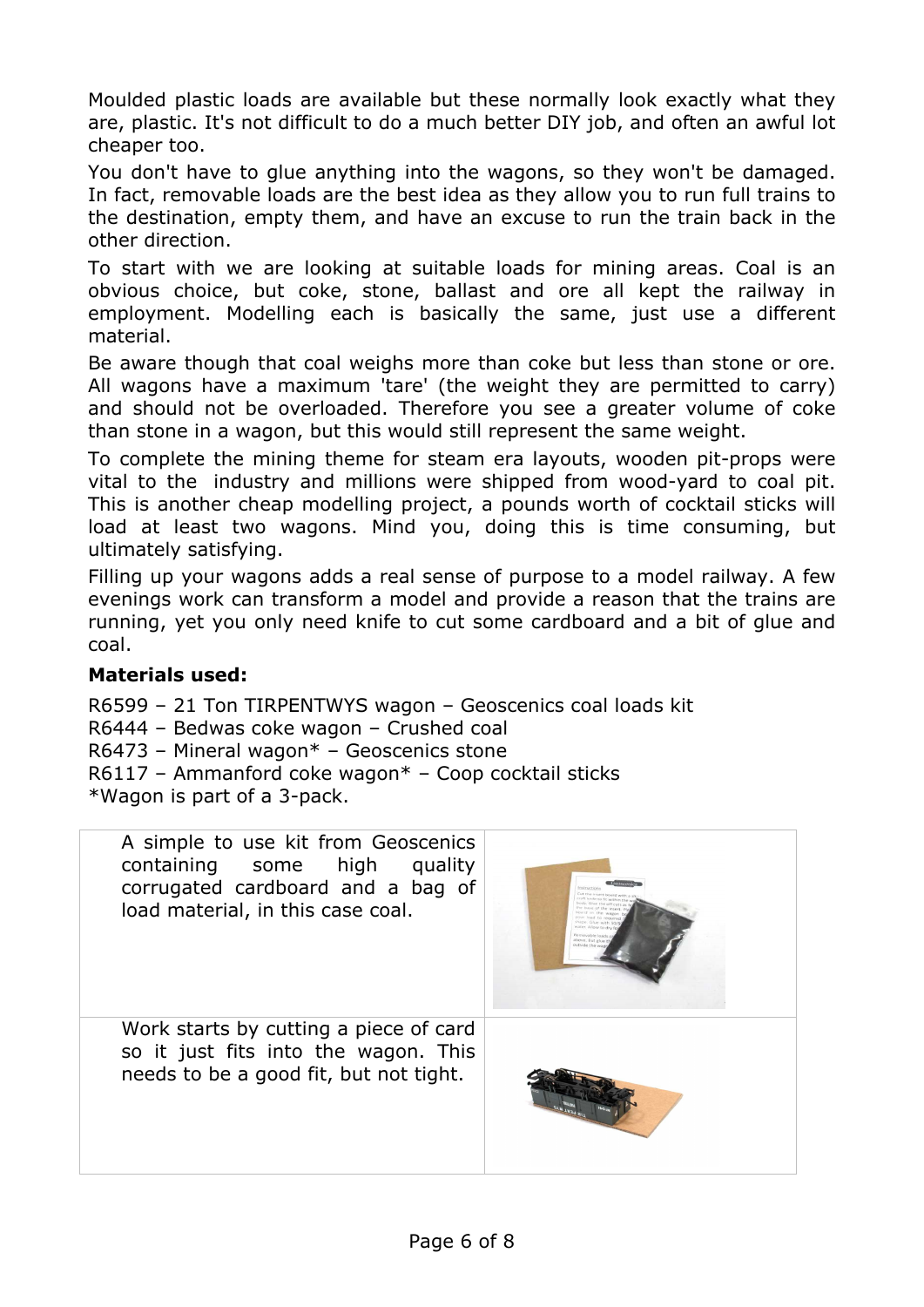| should be around 2-3mm below the<br>top edge of the wagon.                                                                                                                                                                                                                                                                                                                                                                                                                |  |
|---------------------------------------------------------------------------------------------------------------------------------------------------------------------------------------------------------------------------------------------------------------------------------------------------------------------------------------------------------------------------------------------------------------------------------------------------------------------------|--|
| Once built, the load should be easy<br>to remove by pushing one end. If it's<br>too tight at this stage, trim some<br>more card away.                                                                                                                                                                                                                                                                                                                                     |  |
| A quick coat of black paint is followed<br>by a sprinkle of load material held in<br>place with diluted PVA glue (50/50<br>water/PVA). Note the little mounds<br>showing where coal is poured into<br>the wagon from above.                                                                                                                                                                                                                                               |  |
| Using some old cereal packet, we've<br>made a similar load for limestone<br>ballast. This is heavier than coal so<br>wagons weren't loaded so full, about<br>5-7 mm from the top is perfect.                                                                                                                                                                                                                                                                              |  |
| If you have some foam or dense<br>sponge to hand, try cutting it to fit<br>the wagon and then trimming the top<br>into a mound shape with a pair of<br>curved nail scissors. As the foam is<br>springy, it can be slightly bigger then<br>the inside of the wagon.                                                                                                                                                                                                        |  |
| We're using real coal here and<br>crushing it with pliers. You can use a<br>hammer but it's very messy. Coal<br>sold for model engineers is best as<br>it's nice and soft - try on-line<br>auctions or exhibitions. We bought a<br>lifetime supply for under ten pounds!<br>Note that there is no indication of<br>glue used to stick the coal to the<br>foam - I have used spay glue. PVA<br>is not ideal since it dry very hard.<br>Copydex might be an alternative. IS |  |

More card is used to make up supports. For a coal load, the top